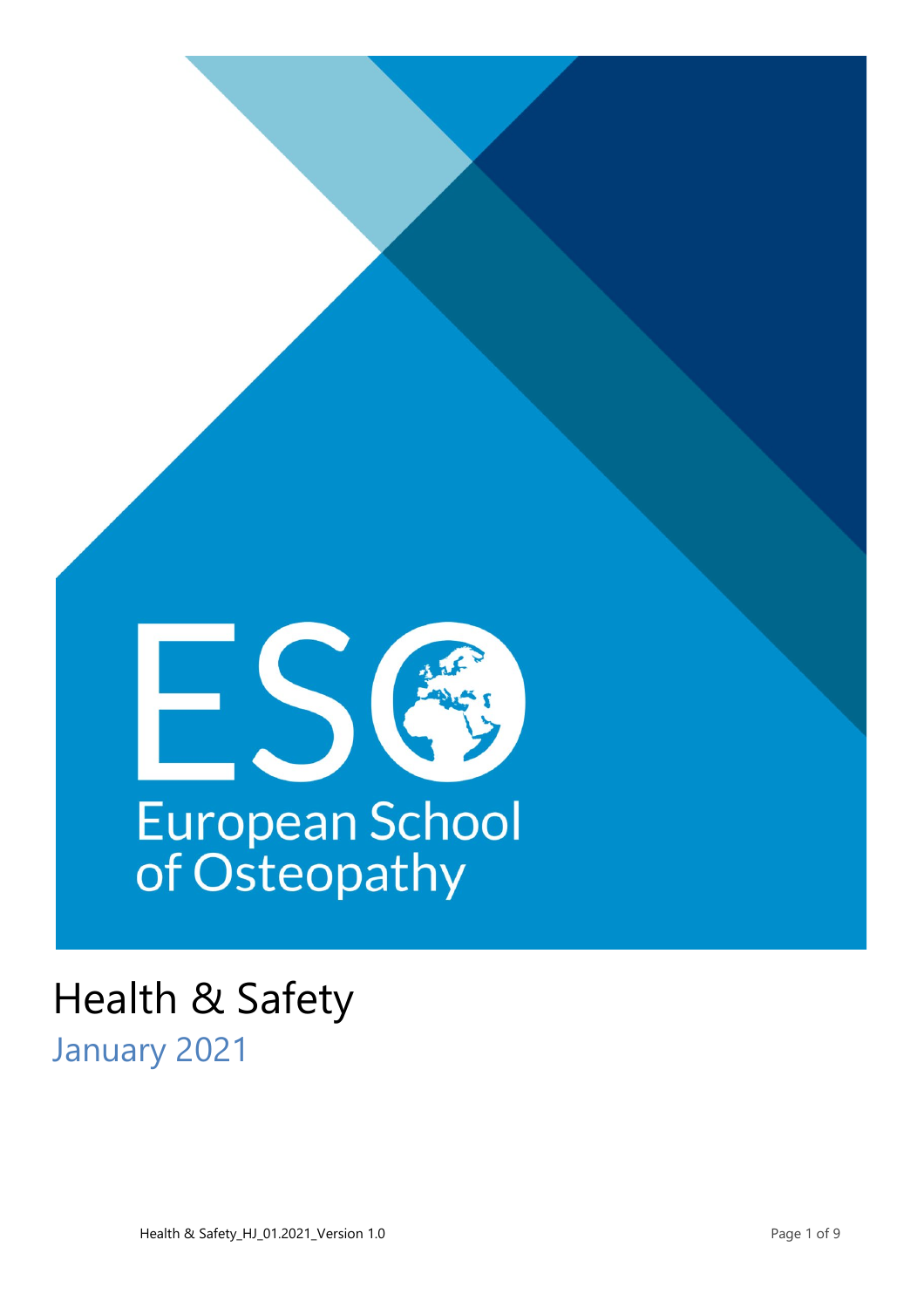## <span id="page-1-0"></span>Contents

| 1.0 |  |  |
|-----|--|--|
| 1.1 |  |  |
| 2.0 |  |  |
| 2.1 |  |  |
| 2.2 |  |  |
| 2.3 |  |  |
| 2.4 |  |  |
| 3.0 |  |  |
| 4.0 |  |  |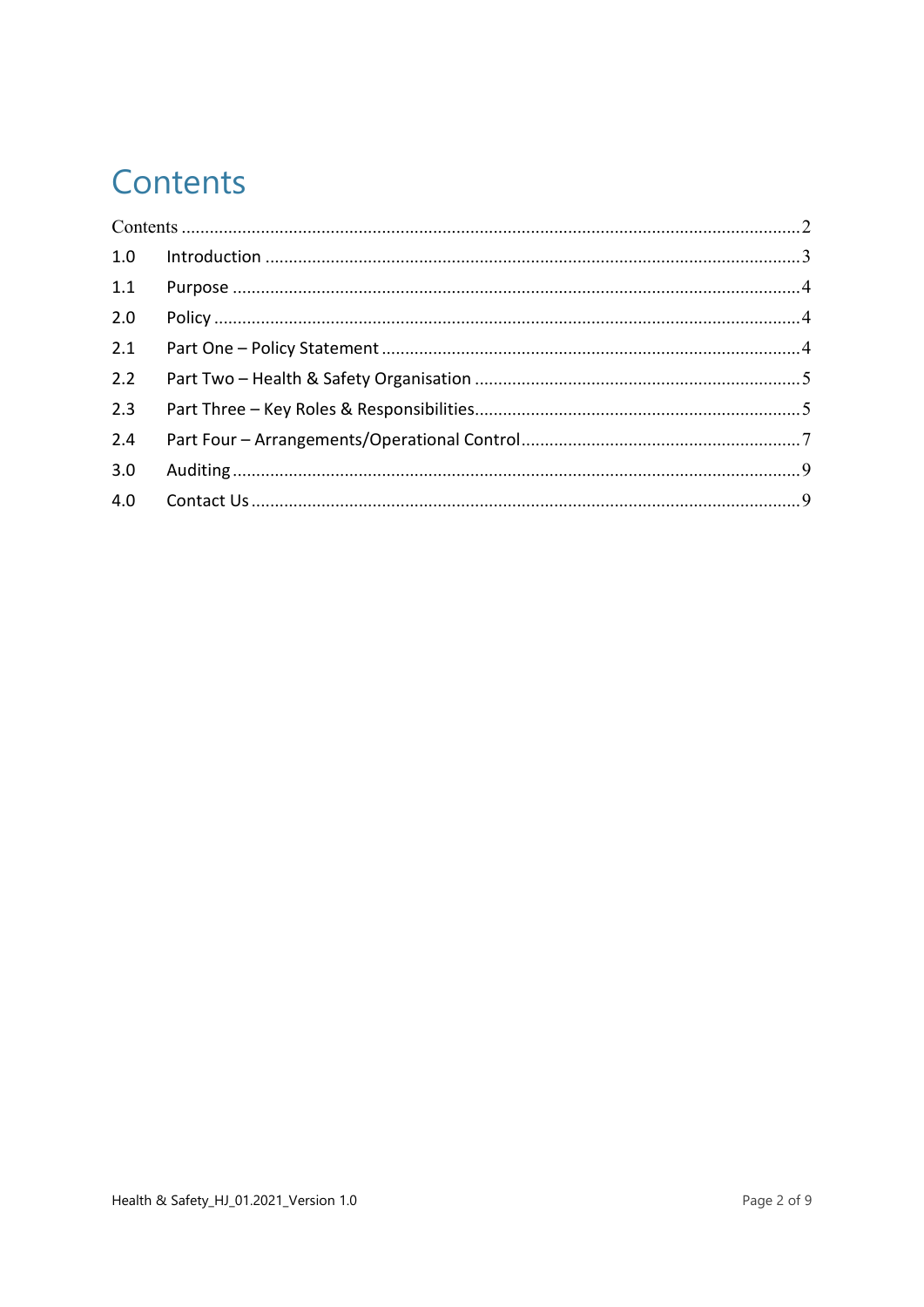#### <span id="page-2-0"></span>1.0 Introduction

The ESO is committed to the health and safety of all people who access all of our services. As an organisation, we recognise and take seriously our duty of care to protect any person with whom we work. The ESO recognises the Health and Safety Policy as a legal requirement.

This Policy is divided into four sections:

- Part One Health and Safety Policy of Intent Statement
- Part Two Health and Safety Organisation
- Part Three Roles and Responsibilities
- Part Four The Arrangements (Detailed Policies)

Part one contains the Statement of Intent of the Chief Executive Officer of the European School of Osteopathy ("ESO"). This is displayed at all places where personnel work.

Part two outlines the management structure of the ESO.

Part three provides the details of roles and responsibilities given to appointed persons. This gives clear guidance to appointment holders for the day to day health and safety responsibilities associated with their work.

Part four forms the Arrangements i.e. detailed Policies relating to Health, Safety, Welfare and Environmental arrangements. This part gives clear guidance for representatives to enable them to conduct their job function whilst paying due regard to safe working practices and legislation. These should be observed and adhered to at all times.

Where reference to competent staff is made, it should be considered that we have assessed the situation, with regard to providing sufficient information, instruction, raining and supervision for health, safety and environmental issues.

#### Compliance Review

This review will cover all sections of the policy and shall ensure that:

- The responsibilities reflect current staffing.
- The arrangements remain unchanged.
- The safe working procedures are still applicable.
- Additionally, the policy will be reviewed as necessary to reflect any changes in legislation, appointments or working methods and materials used.

#### Safety Programme

The safety programme ensures that the ESO is following the Health & Safety Policy. This review will check that:

- All the responsibilities allocated in the policy are understood and are being performed;
- The procedures set up in the policy are being complied with and remain effective;
- Records, as required in the policy, are being adequately compiled and retained;
- All the necessary reports are being prepared and forwarded to the relevant persons within the ESO and the relevant enforcing authorities.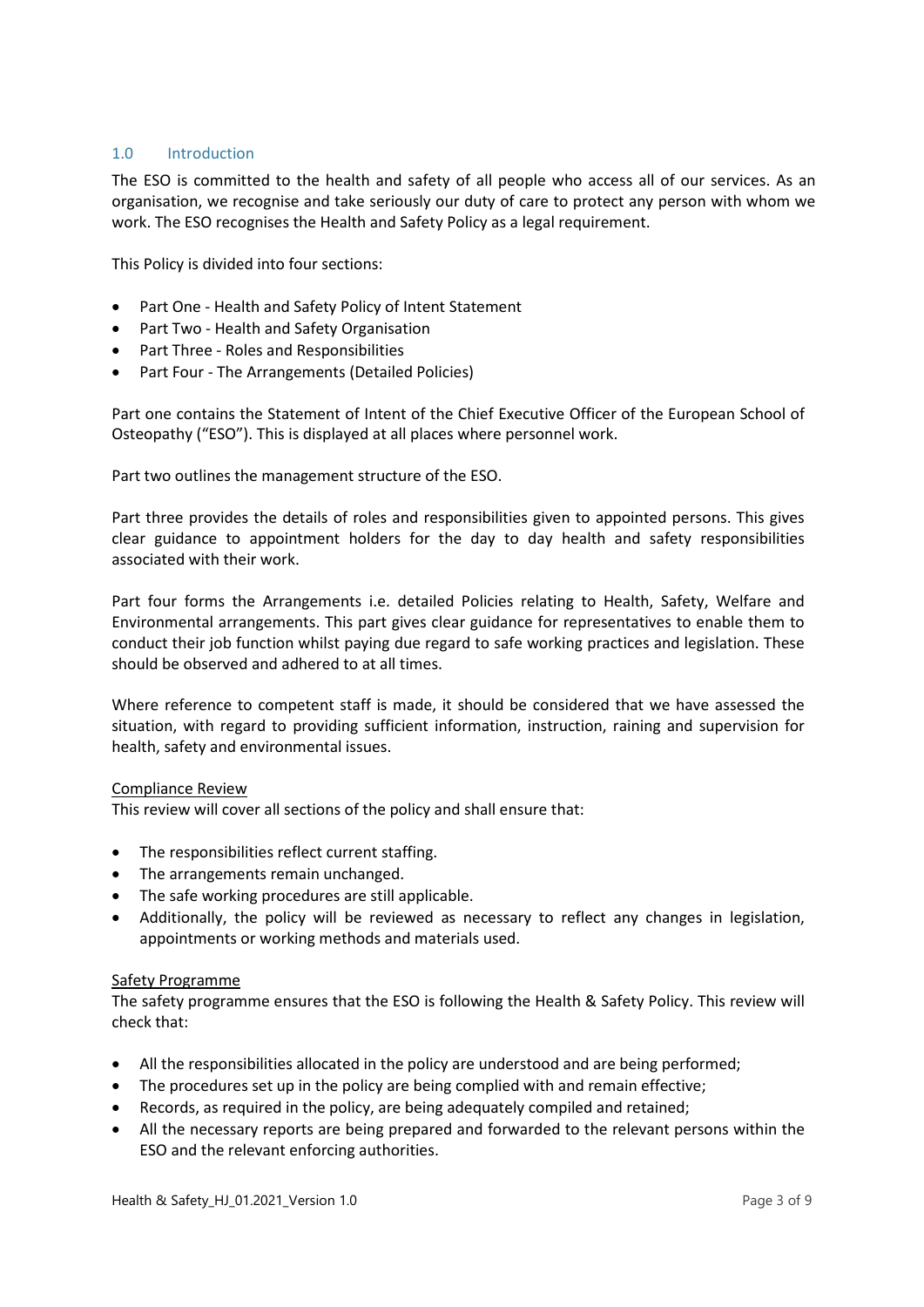- They will also evaluate:
	- Management and employee attitudes to health and safety.
	- The effectiveness of the training carried out and the requirements for further training.
	- The effectiveness of the policy to reduce the incidence of accidents, incidents, dangerous occurrences, and ill health in the workplace.

#### <span id="page-3-0"></span>1.1 Purpose

The aim of this policy is to provide a framework for the management of health and safety, to identify roles and responsibilities to ensure a pro-active approach is met and that control and cooperation are gained through competence and good communication. It will address office and site work specifics and aims to cover all our work activities. The objectives of this policy are to:

- Identify specific duty holders and determine their responsibilities.
- Provide health and safety training to duty holders and others to ensure ability to discharge duties placed upon them.
- Provide information to those affected, of risks to their health and safety and appropriate measures to control those risks.
- Investigate, record, and evaluate incidents to identify trends and weaknesses within our control measures to enable review.
- Seek the views, advice and assistance from safety advisors, statutory authorities, and employees.
- Review and monitor the provisions set out within this policy and amend as they become necessary.
- Maintain knowledge through information evaluation includinglegislative updates, guidance and approved codes of practice and technological advancements.
- Maintain records for evaluation.

#### <span id="page-3-1"></span>2.0 Policy

#### <span id="page-3-2"></span>2.1 Part One – Policy Statement

#### **GENERAL STATEMENT EUROPEAN SCHOOL OF OSTEOPATHY HEALTH & SAFETY POLICY**

The European School of Osteopathy has adopted the provisions as contained in the Health and Safety at Work Act 1974, The Environmental Protection Act 1990, and other applicable Regulations so far as the provisions apply to the categories of works we undertake.

All levels of management are to be aware of their Roles and Responsibilities as laid out in our Health & Safety Policy and are to ensure that these are always followed. By assuring this application, we recognise the business case for and will prioritise the provision of, a sound approach to the safety, health and welfare of all our employees and anyone who may be affected by our acts or omissions, and care for the environment in which we work and source materials from, above that of production and any of our other business outputs.

Health & Safety\_HJ\_01.2021\_Version 1.0 **Page 4 of 9** Page 4 of 9 We will endeavour to ensure that all employees are provided with sufficient information, instruction, training and supervision to enable us to maintain a safe place of work and safe systems of work at all times. We will ensure that all reasonable measures as dictated by the appropriate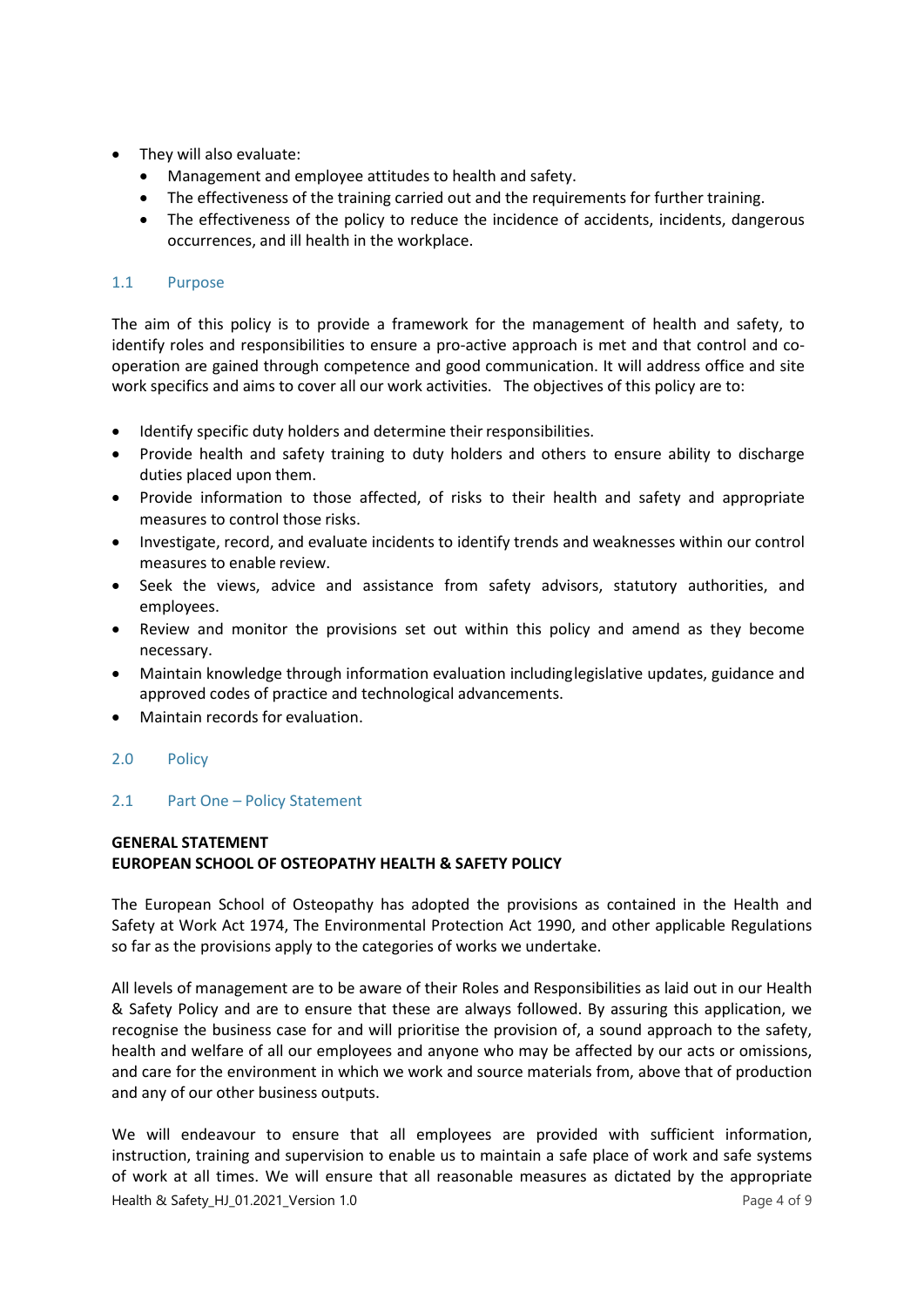Approved Codes of Practice and our Risk Assessments are undertaken to ensure the safety, health and welfare of all persons on sites or other workplaces including employees, contractors and visitors.

We are committed to the continual development of a safe and healthy culture throughout our Company structure and will consult with employees/safety representatives and external professional safety bodies to maintain or enhance our health and safety arrangements. We place great emphasis on the need for co-operation and support viewing breaches of Health and Safety, and Environmental Legislation or duties and procedures as set out in our policy document, as serious misbehaviour, potentially resulting in disciplinary action, which can be found in the Disciplinary Policy. The Chief Executive Officer has the direct responsibility for ensuring the correct management structure is in place to eliminate or reduce risk as far as is reasonably practicable.

Relevant financial and physical resources required for both implementing and monitoring the arrangements of this policy and that of our activities will be allocated.

Of initial importance is the planning stage of our activities for which personnel expertise and time resource will be ensured. This policy is to be reviewed, annually or as required, in respect of changes to company structure, technological developments and identified omissions.

#### **Officer responsible for safety**

## **Signed:**

#### **Name: Ian Fraser Role: Chief Executive Officer Date: January 2021**

#### <span id="page-4-0"></span>2.2 Part Two – Health & Safety Organisation

This section contains our health and safety management structure.



#### <span id="page-4-1"></span>2.3 Part Three – Key Roles & Responsibilities

#### Chief Executive Officer

The Chief Executive Officer is responsible for the safety of everyone at the ESO. In order to protect the Health and Safety of the employees, students, patients, visitors and others who may be affected by the Company's operations, he will: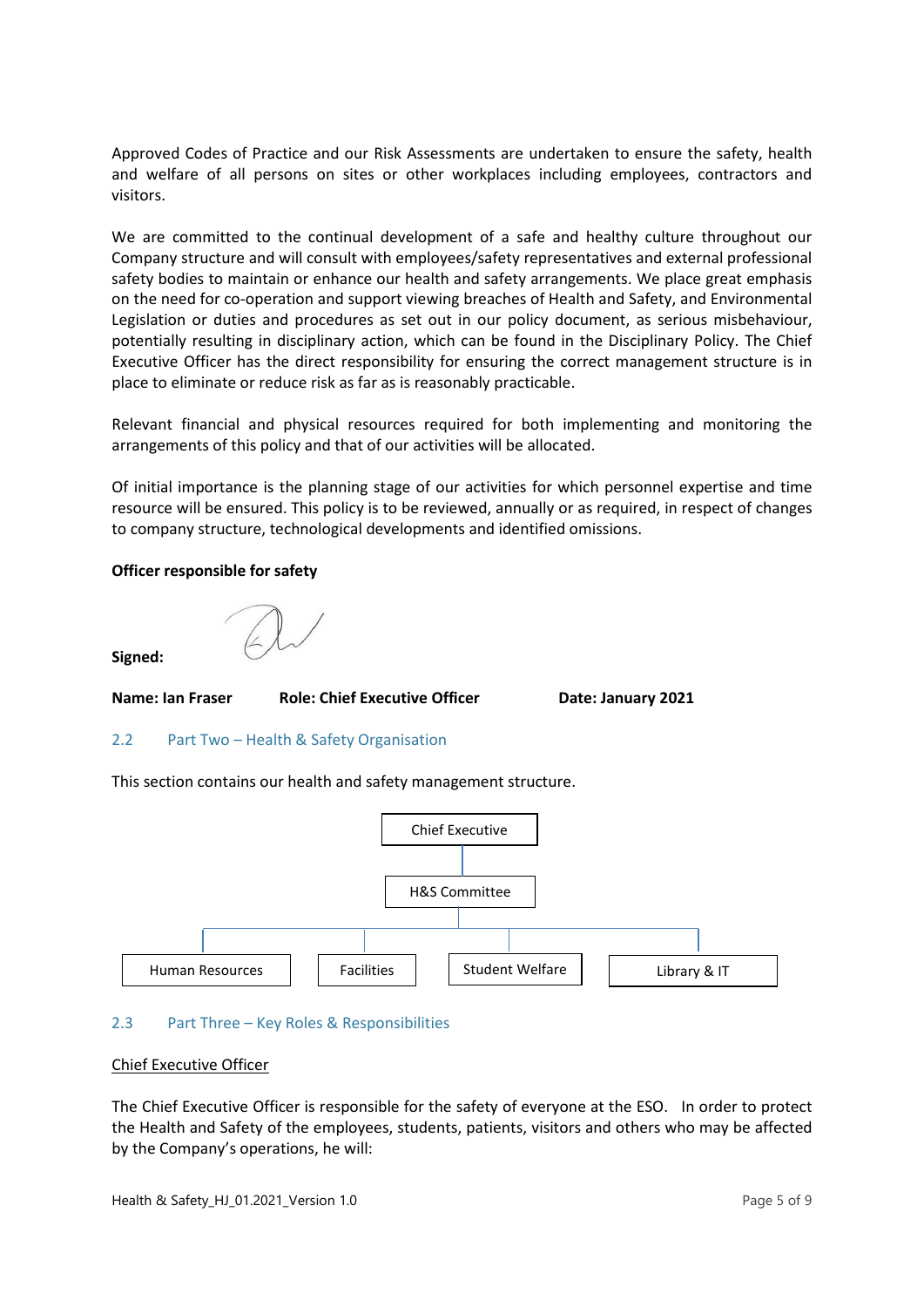- Initiate and regularly review the Company's Health & Safety Policy and ensure it is promoted to all stakeholders and is easily accessible.
- Appoint staff to ensure that the policy is applied in all areas of the ESO's activities.
- Understand the broad requirements of the Health and Safety at Work Act 1974, The Environmental Protection Act 1990 and other relevant legislation and insist that these are observed.
- Monitor compliance with this Policy and all associated health and safety policies.
- Ensure that adequate supervision is provided on all projects to facilitate the required coordination and management of site health and safety.
- Ensure the effective planning of all contracts to take account of known and foreseen health and safety hazards.
- Ensure that tenders include adequate allowance for all health and safety matters and that necessary arrangements are made with clients and building occupiers.
- Ensure that funds and facilities are available to meet the requirements of the Policy.

#### Health & Safety Coordinator

- Ensure records of health and safety training carried out are stored.
- Identify health and safety training required for employees' and students' safety, health and welfare requirements and arrange suitable training.
- Ensure safe storage of equipment and materials in the stores, company vehicles and on site.
- Take necessary reporting action on injuries, diseases and dangerous occurrences in accordance with current RIDDOR regulations.
- Ensure that the policy is properly discussed with and understood by all employees.
- COSHH promote the system and procedures for providing assessments.
- Ensure that all new employees and students receive an induction on health and safety issues, policy, etc.
- Ensure that sufficient First Aid trained personnel are maintained in order to comply with current legislation.
- Identify through assessment those employees who are designated as 'users' under the Display Screen Equipment Regulations. Ensure that an assessment of 'users' workstations is carried out to ensure compliance with the regulations.
- Be familiar with the requirements of the Health and Safety at Work Act 1974 and other relevant legislation.
- Ensure that agreed procedures are followed, and that clear instruction on how to achieve safe working is given and followed.
- Undertake regular workplace inspections to ensure compliance with current health & safety legislation.
- Ensure that personnel are familiar with and observe this policy.
- Ensure that all relevant equipment is regularly inspected and tested to ensure that it is safe to use; and that appropriate records are maintained of all statutory checks to include electrical registers, issue of PPE etc.
- Ensure that adequate welfare and first aid facilities are maintained and ensure that employees and contractors are informed of the arrangements.
- Ensure that employees and students are aware of any relevant emergency procedures, and that regular tests of the procedures are undertaken.
- Notify the Chief Executive Officer of any accident or dangerous occurrence and take immediate action to prevent a reoccurrence. The Accident Book will be kept in a secure place in order to comply with the Data Protection Act and General Data Protection Regulations. Ensure that all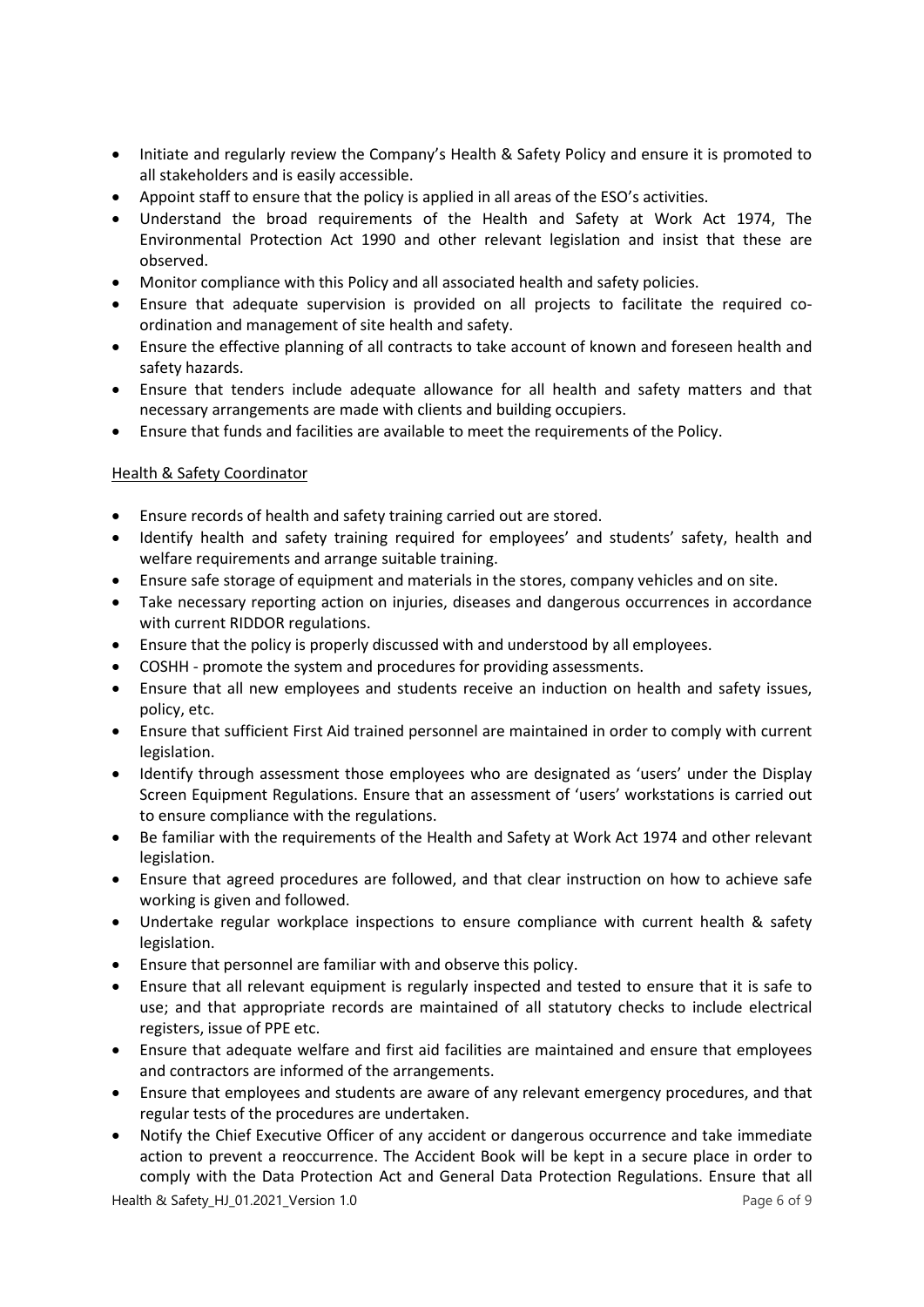accidents are investigated to establish cause, cure and provide responsive control measures to prevent reoccurrence in so far as are reasonably practicable.

- Co-operate with inspectors from the Health and Safety Executive (HSE) and with visiting Safety Consultants and act on their recommendations.
- Maintain records of all assessment and procedures (to include records of safety inductions).
- Maintain the Health and Safety Policy.
- Ensure that manual handling assessments are carried out for all work activities that have the potential for manual handling injury.
- Ensure that first aid equipment is regularly checked and maintained to ensure they continue to meet the needs of the works.

#### Managers

Managers are responsible for organising work so that it is carried out safely and the company Health and Safety Policy is implemented. In particular, they must:

- Be familiar with the requirements of the Health and Safety at Work Act 1974 and other relevant legislation and insist that they are observed.
- Ensure that agreed procedures are followed, or that clear instruction on how to achieve safe working is given and followed.
- Ensure that employees are familiar with and observe the Health and Safety Policy.
- Notify the H&S Coordinator and the Chief Executive Officer of any accident or dangerous occurrence and take immediate action to prevent a reoccurrence.
- Co-operate with Inspectors from the Health and Safety Executive (HSE) and with visiting Safety Consultants and act on their recommendations.

#### Employees and Students

All employees and students must comply with the following guidelines:

- Maintain a tidy working environment.
- Ensure awareness of all Health and Safety related policies.
- Engage in all mandatory training.
- Report all health and safety concerns to the H&S Coordinator or Chief Executive Officer.

#### <span id="page-6-0"></span>2.4 Part Four – Arrangements/Operational Control

This section contains our detailed Arrangements and Operational Controls on matters relating to safety, health and welfare.

|  | <b>Responsibility</b>                                | <b>Description</b>                                                                                                                       | <b>Name</b>                                     |
|--|------------------------------------------------------|------------------------------------------------------------------------------------------------------------------------------------------|-------------------------------------------------|
|  | <b>H&amp;S Objective Control</b><br>(Top Management) | Responsibility and Authority for planning and achieving<br>H & S objectives, through evaluation of monthly data<br>against given targets | Chief Executive and<br><b>H&amp;S Committee</b> |
|  | Co-ordinating H&S Issues                             | Appointed Persons for Co-ordinating Health & Safety                                                                                      | <b>H&amp;S Coordinator</b>                      |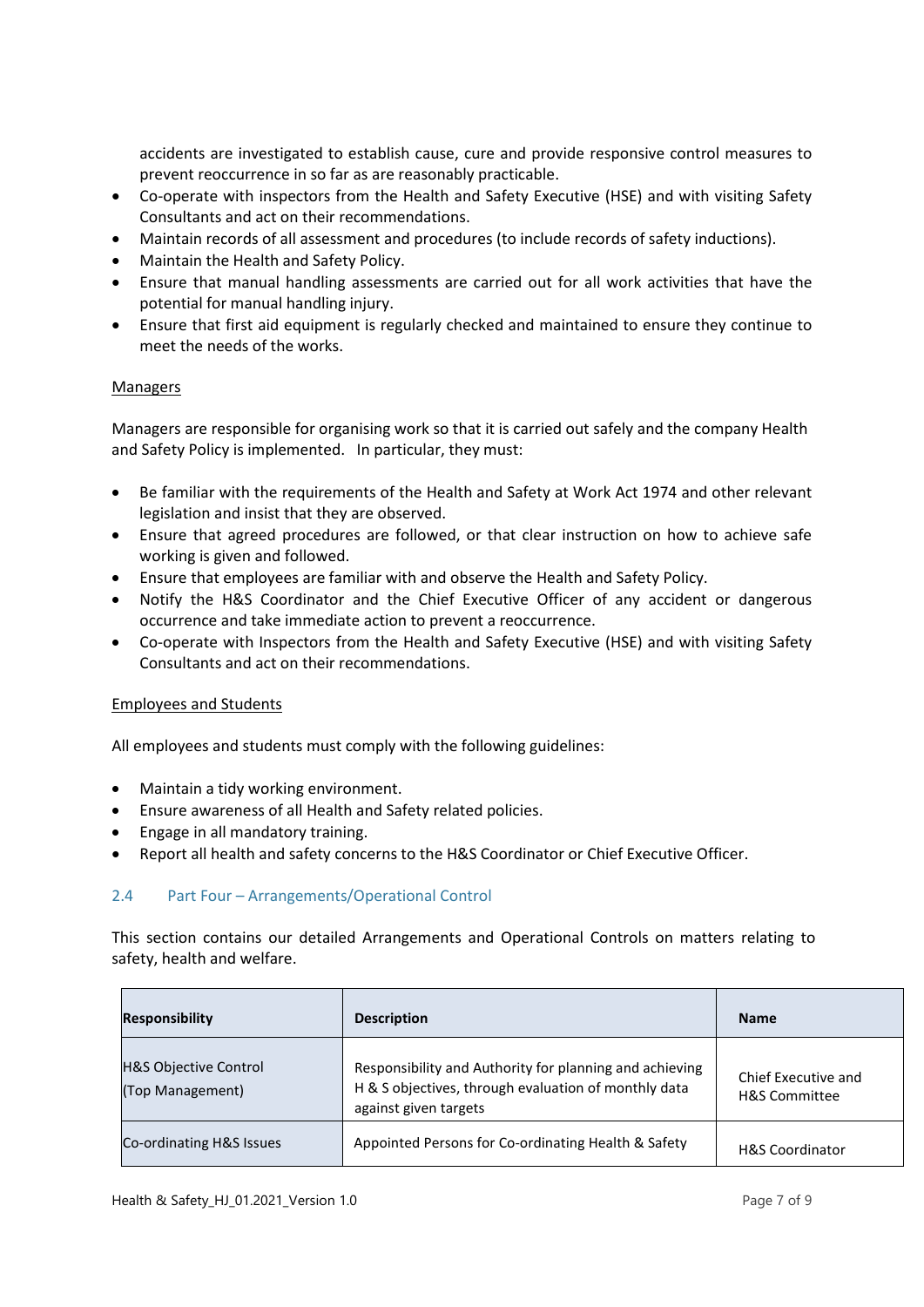| Investigating and reporting<br>accidents, incidents and near<br>misses | Provision of Management Statistics, Investigation<br>Reports, Accident Book entries & RIDDOR<br>Reports                                                       | <b>H&amp;S Coordinator</b>               |
|------------------------------------------------------------------------|---------------------------------------------------------------------------------------------------------------------------------------------------------------|------------------------------------------|
| lRisk Assessment                                                       | Provision of Suitable and Sufficient Common Hazard<br>(CH) and Task Specific (TS) Risk Assessments to<br>identify, control and eliminate any foreseeable harm | <b>H&amp;S Coordinator</b>               |
| <b>Manual Handling Assessment</b>                                      | Assessment of hazardous manual handling activities<br>to identify, control and eliminate any foreseeable<br>harm                                              | Managers                                 |
| <b>Subcontractor Review</b>                                            | To maintain the register of contractors                                                                                                                       | <b>H&amp;S Coordinator</b>               |
| <b>Hazardous Substances</b>                                            | COSHH Risk Assessments & Control of Material Safety<br>Data Sheets (MSDS's)                                                                                   | <b>H&amp;S Coordinator</b>               |
| <b>Training</b>                                                        | H&S Induction and Task Specific Training                                                                                                                      | <b>H&amp;S Coordinator</b>               |
| Display Screen Equipment                                               | Workstation Assessment of DSE 'Users'                                                                                                                         | <b>Users</b>                             |
| Fire evacuation arrangements Fire<br><b>Risk Assessments</b>           | Appointed Competent Person(s) to ensure fire safety                                                                                                           | H&S Coordinator and<br>Fire Wardens      |
| Personal Protective Equipment<br>(PPE)                                 | To control the allocation of PPE and to provide<br>information, instruction, training and<br>supervision                                                      | H&S Coordinator, Clinic<br>management    |
| First Aid / Appointed Person                                           | To administer First Aid Treatment, Contact the<br>Emergency Services, maintain First Aid<br>Equipment                                                         | <b>First Aiders</b>                      |
| Work Equipment Inspections                                             | To undertake planned & documented inspections of<br>work, access & lifting equipment and accessories                                                          | H&S Coordinator                          |
| Portable Appliance Testing (PAT)                                       | To thoroughly inspect portable electrical<br>appliances                                                                                                       | External contractor                      |
| Safeguarding                                                           | To ensure a safe and secure environment for<br>all staff, students, patients and visitors                                                                     | Safeguarding Lead and<br><b>Officers</b> |
| Prevent                                                                | To protect students and staff from the threat<br>of terrorism, extremism and radicalisation                                                                   | Prevent Lead                             |